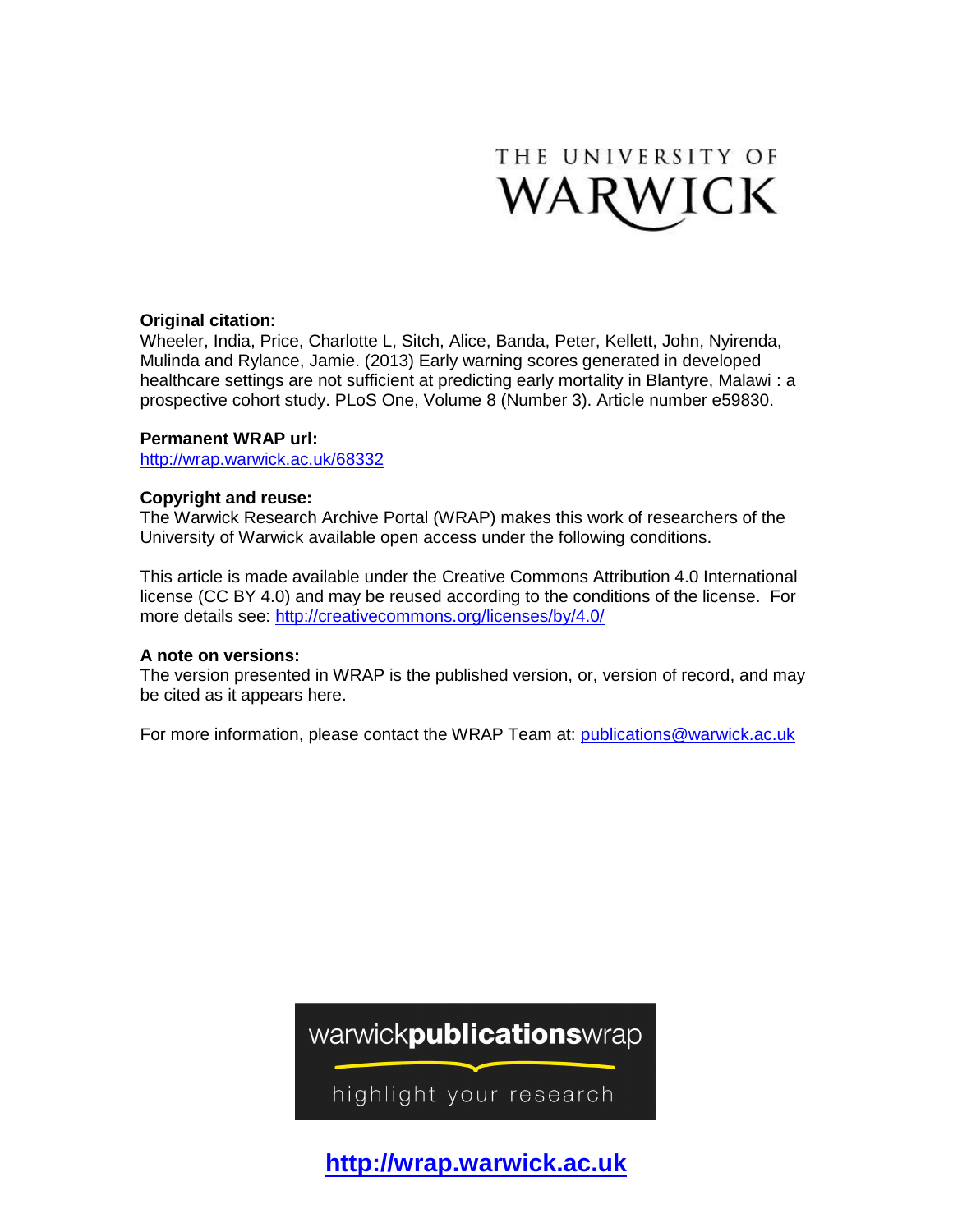# Early Warning Scores Generated in Developed Healthcare Settings Are Not Sufficient at Predicting Early Mortality in Blantyre, Malawi: A Prospective Cohort Study

# India Wheeler<sup>1</sup>\*, Charlotte Price<sup>2</sup>, Alice Sitch<sup>2</sup>, Peter Banda<sup>3</sup>, John Kellett<sup>4</sup>, Mulinda Nyirenda<sup>3</sup>, Jamie Rylance<sup>5</sup>

1 College of Medical and Dental Sciences, University of Birmingham, Birmingham, United Kingdom, 2Department of Public Health, Epidemiology and Biostatistics, University of Birmingham, Birmingham, United Kingdom, 3 College of Medicine, University of Malawi, Blantyre, Malawi, 4 Department of Medicine, Nenagh Hospital, County Tipperary, Ireland, 5 Liverpool School of Tropical Medicine, Liverpool, United Kingdom

# Abstract

Aim: Early warning scores (EWS) are widely used in well-resourced healthcare settings to identify patients at risk of mortality. The Modified Early Warning Score (MEWS) is a well-known EWS used comprehensively in the United Kingdom. The HOTEL score (Hypotension, Oxygen saturation, Temperature, ECG abnormality, Loss of independence) was developed and tested in a European cohort; however, its validity is unknown in resource limited settings. This study compared the performance of both scores and suggested modifications to enhance accuracy.

Methods: A prospective cohort study of adults ( $\geq$ 18 yrs) admitted to medical wards at a Malawian hospital. Primary outcome was mortality within three days. Performance of MEWS and HOTEL were assessed using ROC analysis. Logistic regression analysis identified important predictors of mortality and from this a new score was defined.

Results: Three-hundred-and-two patients were included. Fifty-one (16.9%) died within three days of admission. With a cutpoint  $\geq$ 2, the HOTEL score had sensitivity 70.6% (95% CI: 56.2 to 82.5) and specificity 59.4% (95% CI: 53.0 to 65.5), and was superior to MEWS (cut-point  $\geq$ 5); sensitivity: 58.8% (95% Cl: 44.2 to 72.4), specificity: 56.2% (95% Cl: 49.8 to 62.4). The new score, dubbed TOTAL (Tachypnoea, Oxygen saturation, Temperature, Alert, Loss of independence), showed slight improvement with a cut-point  $\geq$ 2; sensitivity 76.5% (95% CI: 62.5 to 87.2) and specificity 67.3% (95% CI: 61.1 to 73.1).

Conclusion: Using an EWS generated in developed healthcare systems in resource limited settings results in loss of sensitivity and specificity. A score based on predictors of mortality specific to the Malawian population showed enhanced accuracy but not enough to warrant clinical use. Despite an assumption of common physiological responses, disease and population differences seem to strongly determine the performance of EWS. Local validation and impact assessment of these scores should precede their adoption in resource limited settings.

Citation: Wheeler I, Price C, Sitch A, Banda P, Kellett J, et al. (2013) Early Warning Scores Generated in Developed Healthcare Settings Are Not Sufficient at Predicting Early Mortality in Blantyre, Malawi: A Prospective Cohort Study. PLoS ONE 8(3): e59830. doi:10.1371/journal.pone.0059830

Editor: Jorge I F Salluh, D'or Institute of Research and Education, Brazil

Received November 11, 2012; Accepted February 19, 2013; Published March 29, 2013

**Copyright:** © 2013 Wheeler et al. This is an open-access article distributed under the terms of the Creative Commons Attribution License, which permits unrestricted use, distribution, and reproduction in any medium, provided the original author and source are credited.

Funding: Funding for the research was granted by the University of Birmingham. The funders had no role in study design, data collection and analysis, decision to publish, or preparation of the manuscript.

Competing Interests: The authors have declared that no competing interests exist.

\* E-mail: indi\_wheeler@hotmail.com

# Introduction

Adverse outcomes in patients are often preceded by abnormal physiological signs [1]. Early warning scores are composite scores of these abnormalities which correlate with outcome. These tools aid physicians in identifying the critically ill in order to direct timely medical intervention [2]. The use of emergency assessment tools in developed healthcare systems is relatively well documented [2,3,4], as demonstrated by an agreement by the Royal College of Physicians for the universal adoption of a Nationalised Early Warning Score in the United Kingdom [5]. Conversely, their performance is not well validated in resource limited settings [6]. Addressing the low rate of adoption of triage systems in such

settings [7,8] might significantly impact on the high mortality observed in these areas of great disease burden [9,10].

The Early Warning Score and its modified counterpart, MEWS, predict the need for hospital admission and in-hospital mortality in European cohorts [2,11]. In South Africa, an abbreviated MEWS assessment was used to predict patient deterioration in an emergency department [12]. However, the low positive predictive value of the score in this context limited its usefulness [6]. Early Warning Scores (EWS) incorporate physiological measurements which do predict outcome [6,12,13] although the addition of other simple clinical parameters might further improve the sensitivity and specificity of these scores.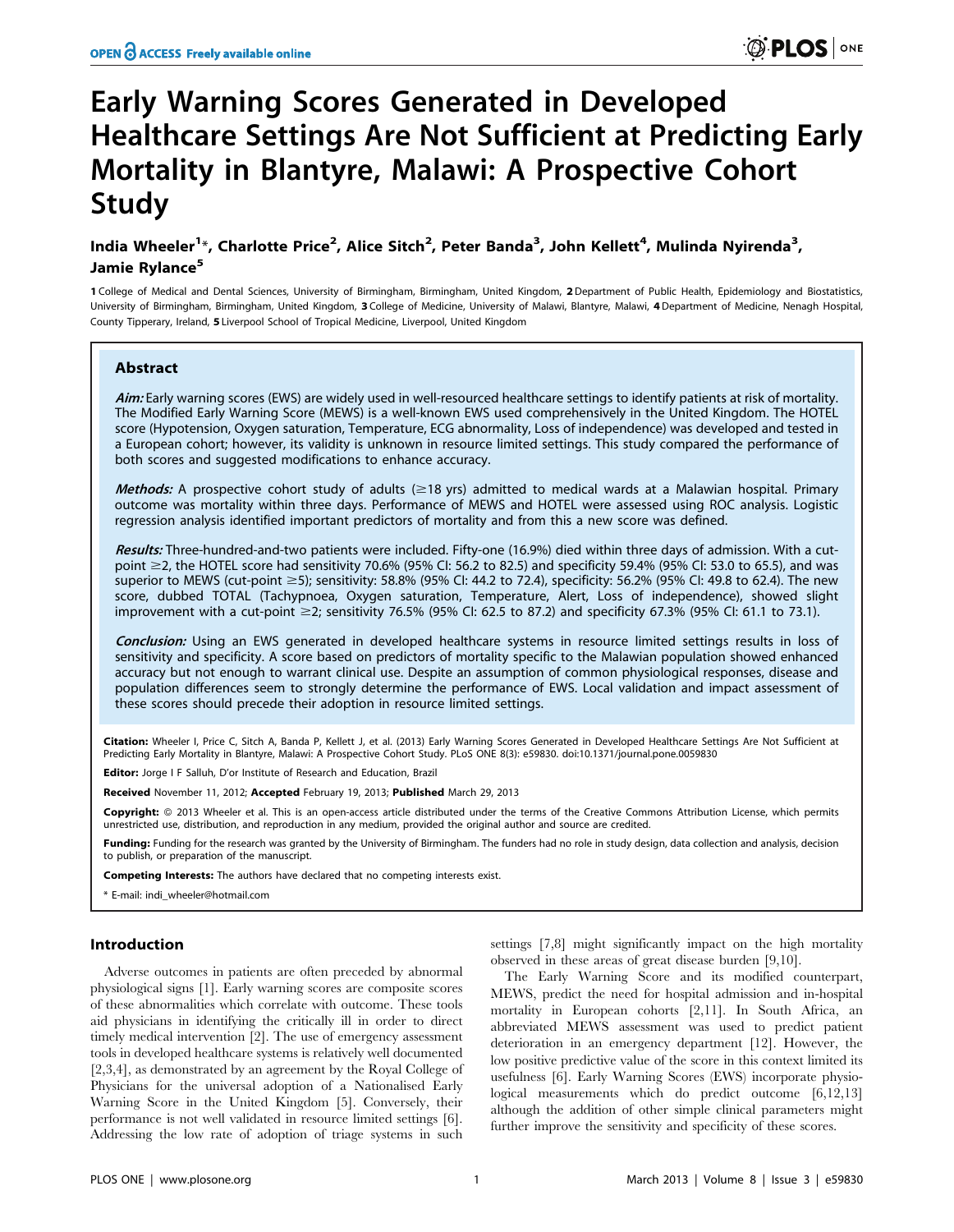The HOTEL score (Hypotension, Oxygen saturation, low Temperature, ECG abnormalities, Loss of independence) [4] presents an alternative to MEWS. This score is simple and easy to calculate compared to the graded responses utilised in other early warning assessment scores [14], making its use appropriate in an emergency setting. The inclusion of ECG alongside the other routine observations was shown to be particularly predictive of mortality in an Irish cohort [4]. In sub-Saharan Africa its use as part of scoring systems is not well validated. In light of the emerging prevalence of ischaemic heart disease as a leading cause of death in sub-Saharan Africa [15,16] this merits investigation.

The primary aim of this study was to compare the performances of the HOTEL score and MEWS in a Malawian population. The most important predictors of mortality in this population were also identified and a modified assessment score suggested.

# Methods

## Ethical Considerations

The University of Malawi College of Medicine Research and Ethics Committee (COMREC) and the Internal Ethics Review Committee at the University of Birmingham, UK, approved the study and waived the need for individual informed consent. The use of verbal consent was also approved.

## Design and Setting

A prospective observational cohort study of all adult medical patients admitted to the Queen Elizabeth Central Hospital in Blantyre, Malawi, between February  $8<sup>th</sup>$  and March  $9<sup>th</sup>$  2012. Patients aged over 18 years were recruited from the Adult Emergency and Trauma Centre which operates as an admission unit to the largest service and referral facility in Malawi, admitting a total of 150,000 patients annually.

Practical constraints limited recruitment to weekdays 0800– 1700.

#### Data Collection

Data were pseudoanonymised by study number. Demographic and physiological details were collected and recorded on the study proforma by the primary investigator at enrolment. The primary investigator and other healthcare professionals who collected physiological information had received formal training to do so.

The following information was collected: time and date of admission, sex, age (years), reported HIV status (positive, negative, unknown), blood pressure (AU941 fCA,Rossmax Ltd, UK) (mmHg), percutaneous oxygen saturation (ANAPULSE 100,Ana Wiz Ltd, UK) (%), axillary temperature ( $\rm ^{\circ}C$ ), respiratory rate (breaths counted over one minute), mid upper arm circumference (cm), 12 lead electrocardiogram (CP100, Welch Allyn, UK), loss of independence and conscious level using the AVPU score (A for 'alert', V for 'response to vocal stimuli', P for 'response to painful stimuli', U for'unconscious'). Loss of independence was defined as the inability to stand unaided (yes or no). Mid upper arm circumference was measured half-way between the acromion of the shoulder and olecranon process of the elbow using a 150 cm tape measure. ECGs were checked by two independent researchers who classified them as normal or abnormal (see Appendix S1). ECGs containing sinus tachycardia or bradycardia in isolation were recorded as normal in accordance with the original HOTEL study [4]. Discrepancies between researchers were revisited and a final status agreed upon. Patients were excluded if an ECG trace was not obtained within one hour of admission.

The date and cause of death were ascertained from medical notes.

#### Statistical Analysis

The primary outcome of interest was death within 72 hours of admission (i.e. time to death  $\leq$ 3 days). 72 hour mortality is an objective and clinically relevant endpoint [17,18] and this timeframe represents a compromise between the short term mortality used in the original HOTEL study (15 mins –24 hours) and the longer term mortality of one month used in other studies.

Descriptive statistics were used to investigate patient characteristics in the two outcome groups (dead or alive) and included means (with standard deviations, SD), medians (with interquartile ranges, IQR) and frequencies with percentages. Chi-squared tests were used to compare proportions between groups. Means and medians were compared using t-tests and Mann-Whitney U tests respectively.

Individual HOTEL and MEWS scores were calculated retrospectively for each participant and the distributions of the scores in the two outcome groups were visualised using bar charts. To calculate the HOTEL score, patients received a value of +1 for each of five present abnormal measures; systolic  $BP<100$  mmHg, oxygen saturation<90%, temperature $<$ 35°C, ECG abnormality, loss of independence (inability to stand unaided). MEWS was calculated as shown in Table 1. Sensitivities and specificities with 95% confidence intervals were calculated for each cut-point of the HOTEL and MEWS scores and receiver operating characteristic (ROC) curves plotted. The area under the ROC curves (AUROC), with 95% confidence intervals, were obtained to evaluate the accuracy of HOTEL and MEWS at predicting inhospital mortality within three days. The positive predictive value (PPV) and negative predictive value (NPV), with 95% confidence intervals, were calculated for an optimal cut-point of each score.

A multivariable logistic regression model was built to investigate important predictors of death in this population. Prior to fitting the main model, univariable logistic regression models were used to investigate the association between each variable and the outcome, death within three days. A model was then fitted containing all variables with  $p<0.25$  from the univariable analyses. The model was refined using backward elimination to remove variables one at a time, based on Wald statistics, with a cut-point of  $p = 0.05$ . In order to produce an easily calculated scoring system, continuous variables were dichotomised at levels used in the HOTEL score [4], or in previous research; for example, tachypnoea  $\geq 30$  breaths  $\min^{-1}$ , bpm) is a commonly used predictor of mortality [2,12]. Conscious level was condensed to 'alert or abnormal'; abnormal being 'V', 'P' or 'U' from the AVPU score as previously suggested [12]. Apparent model performance was assessed using the Hosmer-Lemeshow goodness of fit test [19] and the  $\epsilon$ -statistic, which is equivalent to the AUROC for binary outcomes. An optimism adjusted c-statistic was obtained using bootstrap validation of the model with 1000 bootstrap samples.

Regression coefficients from the final model were used to generate a new score coined the TOTAL score. A ROC curve was constructed for TOTAL and the area under the curve, with 95% confidence interval, was obtained to evaluate its accuracy at predicting in-hospital mortality within three days. Its performance was compared to both HOTEL and MEWS.

Statistical analyses were carried out using IBM SPSS Statistics version 19 and R version 2.10.1.

#### Results

During the study, 361 patient observations were taken. Nineteen patient records (5.3%) were excluded due to nonadmission to the medical wards and 11 patient records (3.0%) due to missing data on one or more variables. A further 29 records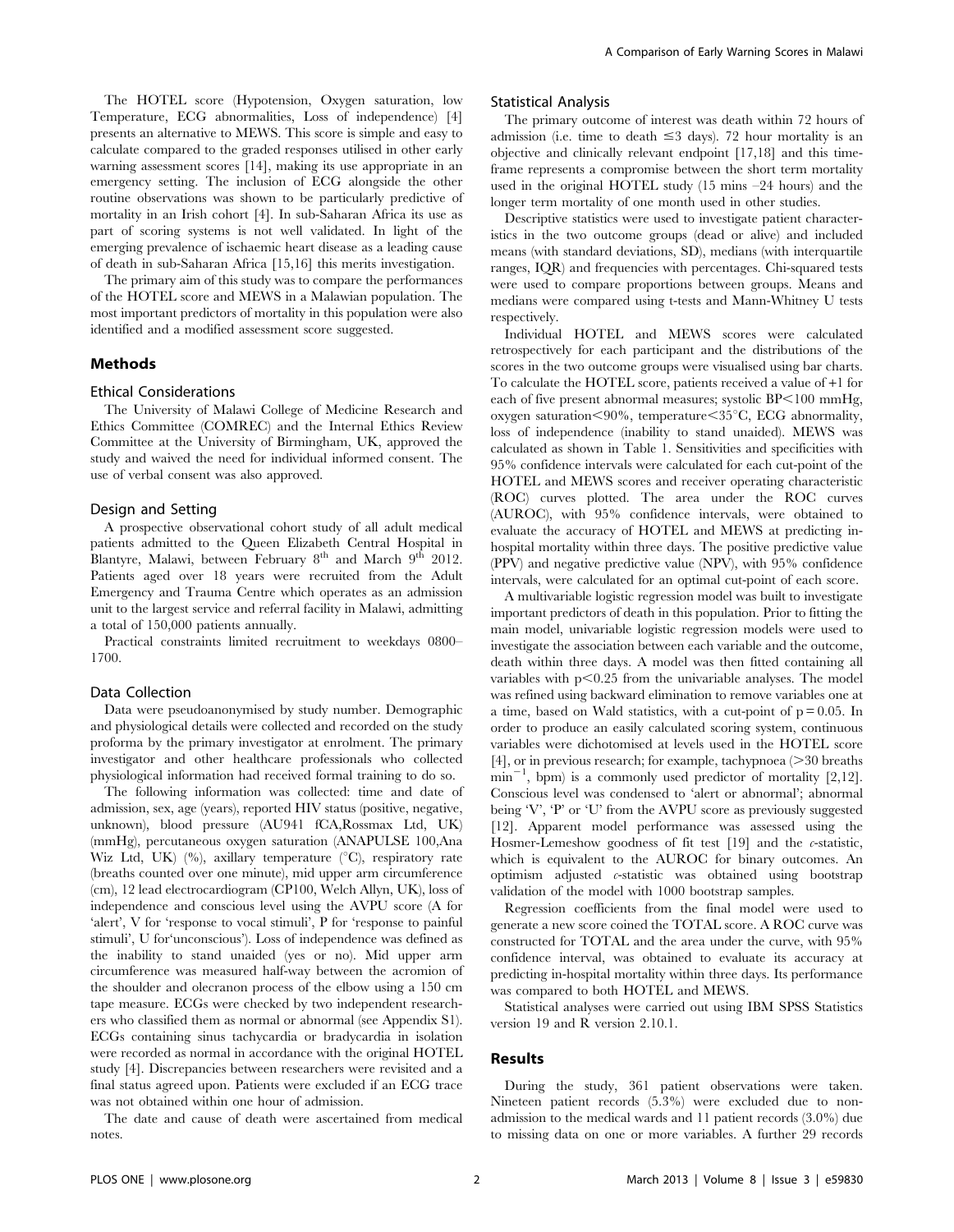Table 1. Calculation of the Modified Early Warning Score (MEWS).

|                                | 3    | $\overline{2}$ |            | 0           |                   |                  | з                   |
|--------------------------------|------|----------------|------------|-------------|-------------------|------------------|---------------------|
| Systolic blood pressure (mmHg) | < 70 | $70 - 80$      | $81 - 100$ | $101 - 199$ |                   | $\geq$ 200       |                     |
| Heart rate (bpm)               |      | $<$ 40         | $40 - 50$  | $51 - 100$  | $101 - 110$       | $111 - 129$      | $\geq$ 130          |
| Respiratory rate (bpm)         |      | $<$ 9          |            | $9 - 14$    | $15 - 20$         | $21 - 29$        | $\geq 30$           |
| Temperature (°C)               |      | $35$           |            | $35 - 38.4$ |                   | $\geq$ 38.5      |                     |
| AVPU score                     |      |                |            | Alert       | Reacting to Voice | Reacting to Pain | <b>Unresponsive</b> |

Each component of MEWS has an associated score ranging from 0 to 3, based on the degree of derangement of the parameter. The total score is the sum of each component: the maximum possible score is 14.

doi:10.1371/journal.pone.0059830.t001

(8.0%) were excluded due to patients being discharged less than 3 days after admission, thus excluding those who may have died at home within this period. There were 302 patient records (83.7%) in the final analyses. The flow of patients through the study is shown in Figure S1.

The mean age was 39.5 years (SD 15.9 years). A total of 155 (51.3%) patients were male and 180 (59.6%) patients were known to be HIV positive. Fifty-one patients (16.9%) died  $\leq$ 3 days after admission; the median time from admission to death was 2 days (IQR 1 to 5 days). The most common cause of death was due to a respiratory complaint ( $n = 19, 37.3\%$ ).

# Physiological Parameters on Admission

Table 2 presents the demographic and physiological characteristics on admission by outcome. Patients who died had significantly lower oxygen saturation  $(p<0.001)$ , lower temperature (mean difference:  $-0.51$ ; 95% CI:  $-0.91$  to  $-0.11$ ; p = 0.012) and higher respiratory rate (mean difference: 6.02; 95% CI: 2.60 to 9.45;  $p = 0.001$ . Patients who died more commonly had reduced conscious level  $(p<0.001)$ , were less frequently able to stand unaided  $(p<0.001)$  and more likely to have an ECG abnormality  $(p = 0.019)$ . There was no significant difference in systolic blood pressure (mean difference: 6.61; 95% CI:  $-2.12$  to 15.34;  $p = 0.137$ .

# Comparison of HOTEL and MEWS in Predicting Mortality within a Malawian Population

Figure S2 illustrates the frequency distributions of the HOTEL and MEWS scores in the two outcome groups (dead and alive). Most frequent HOTEL score was 1 for those who survived  $(n = 101, 40.2\%)$ , and 2 for patients who died  $(n = 18, 35.3\%)$ . The only patient who had a HOTEL score of 5 died within 24 hours. The most frequent MEWS score was 4 for those who survived  $(n = 46, 18.3\%)$  and 6 for patients who died  $(n = 10, 19.6\%)$ .

Table 3 shows the sensitivities and specificities with 95% confidence intervals for HOTEL and MEWS at select cut-points. Optimal discrimination using HOTEL is found at a score  $\geq 2$ which gives sensitivity 70.6% (95% CI: 56.2 to 82.5) and specificity 59.4% (95% CI: 53.0 to 65.5). Using the optimal cut-point of score  $\geq$ 5, MEWS performs less well with sensitivity 58.8% (95% CI: 44.2 to 72.4) and specificity 56.2% (95% CI: 49.8 to 62.4). At these thresholds, MEWS has positive predictive value (PPV) 21.4% (95% CI: 14.9 to 29.2) and NPV 87.0% (95% CI: 80.9 to 91.8), while HOTEL is a better discriminator; PPV 26.1% (95% CI: 19.0 to 34.2) and NPV 90.9% (95% CI: 85.4 to 94.8). The performance accuracy is further illustrated by the ROC curves (Figure S3). AUROCs were: MEWS = 0.59 (95% CI: 0.51 to 0.68) and  $\text{HOTEL} = 0.70$  (95% CI: 0.62 to 0.78). While it is evident that HOTEL is more accurate than MEWS at predicting in-patient mortality in this population, clinical usefulness is limited at these levels.

## Predicting Mortality within Three Days of Admission

In the univariable analyses (Table 4); low temperature  $(<35^{\circ}C$ ) was associated with a 9.15-fold increase in odds of inpatient mortality  $(95\% CI: 2.86$  to 29.30;  $p<0.001$ ), thus making it one of the strongest predictors. Reduced conscious level was also very predictive with an unadjusted odds ratio (OR) of 3.87 (95% CI: 1.95 to 7.69;  $p<0.001$ ) when compared to fully alert. Also strongly associated with in-patient mortality were hypoxia (oxygen saturation  $\langle 90\% \rangle$  (OR 3.92; 95% CI: 2.00 to 7.71; p $\langle 0.001 \rangle$ , tachypnoea (respiratory rate  $>$  30 bpm) (OR 2.26; 95%CI: 1.23 to 4.17;  $p = 0.009$ ) and the inability to stand unaided (OR 4.75; 95%) CI: 2.06 to 10.95;  $p<0.001$ ). ECG abnormality showed a weaker, but significant, association with mortality (OR 2.08; 95%CI: 1.12 to 3.88;  $p = 0.020$ ), but known HIV positive status did not (OR 0.91; 95%CI: 0.44 to 1.86;  $p = 0.790$ ).

The final multivariable logistic model contained five variables (see Table 5): respiratory rate>30 bpm (OR 2.14; 95% CI: 1.04 to 4.42; p = 0.039), oxygen saturation < 90% (OR 3.22; 95% CI: 1.47 to 7.05; p = 0.004), temperature $\leq$ 35°C (OR 10.33; 95% CI: 2.90 to 36.86;  $p<0.001$ ), reduced conscious level (OR 3.25 95% CI: 1.47 to 7.16;  $p = 0.003$  and loss of independence (OR 3.24; 95%) CI: 1.30 to 8.07;  $p = 0.012$ ). The Hosmer-Lemeshow goodness of fit test demonstrated good calibration ( $p = 0.860$ ). The model also had good discrimination with an apparent  $\alpha$ -statistic of 0.794 and an optimism adjusted  $c$ -statistic of 0.778 after using bootstrap validation. This suggests that it performs well at distinguishing patients who died from those who did not.

The five parameters from the final regression model were used to describe a new score, coined TOTAL (Tachypnoea, Oxygen saturation, Temperature, Alert and Loss of independence). The scores for each parameter were obtained by rounding the associated regression coefficient to the nearest integer; each abnormal reading scores +1 except temperature which is allocated +2 points due to its larger regression coefficient. The TOTAL score ranges from 0 to 6 and the distribution of the scores in the two outcome groups (dead and alive) is shown in Figure S4.

## Performance Accuracy of TOTAL

The performances of MEWS, HOTEL and TOTAL are compared in Table 2. The optimum cut-point for TOTAL  $(\geq 2)$ , gives sensitivity and specificity 76.5% (95% CI: 62.5 to 87.2) and 67.3% (95% CI: 61.1 to 73.1) respectively, with corresponding PPV 32.2% (95% CI: 24.0 to 41.3) and NPV 93.4% (95%CI: 88.7 to 96.5). The TOTAL score outperforms both HOTEL and MEWS in terms of sensitivity and specificity, as illustrated by the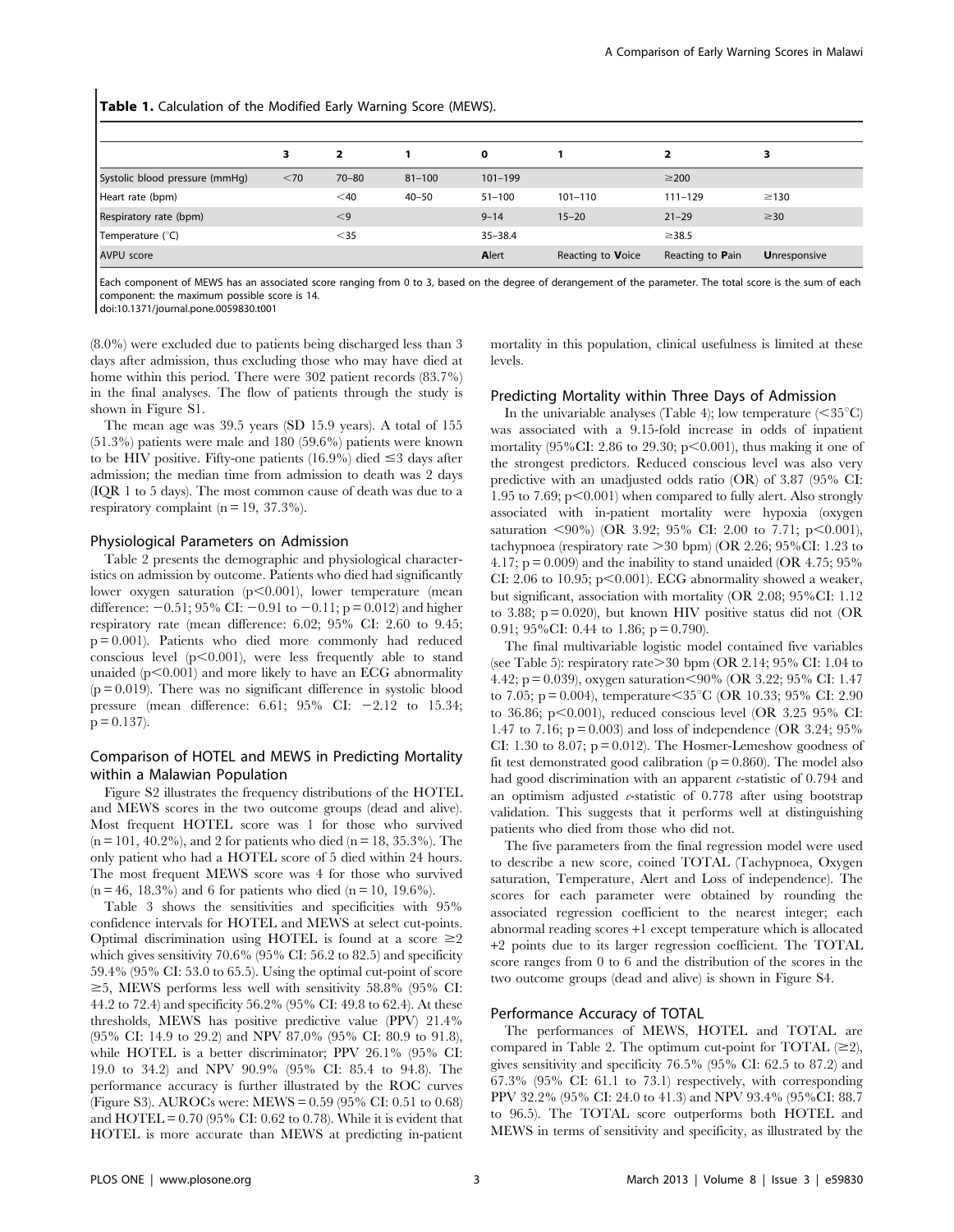Table 2. Patient characteristics on admission by outcome group; n = 302.

| Characteristic                                   |                       | All $(n = 302)$ | Dead $(n=51)$ | Alive (n = 251) | p-value |
|--------------------------------------------------|-----------------------|-----------------|---------------|-----------------|---------|
| Age (years); mean (SD)                           |                       | 39.5 (15.9)     | 39.4 (14.2)   | 39.6 (16.3)     | 0.930   |
| Sex*; male $(n, %)$                              |                       | 155 (51.3)      | 29 (56.9)     | 126 (50.2)      | 0.753   |
| HIV status* (n, %):                              | Positive              | 180 (59.6)      | 28 (54.9)     | 152 (60.6)      | 0.566   |
|                                                  | Negative in last year | 77 (25.5)       | 13(25.5)      | 64 (25.5)       |         |
|                                                  | Unknown               | 45 (14.9)       | 10 (19.6)     | 35 (13.9)       |         |
| Systolic blood pressure (mmHq);<br>mean (SD)     |                       | 114.0 (28.9)    | 114.0 (28.9)  | 112.8 (26.9)    | 0.137   |
| Oxygen saturation <sup>#</sup> ; median (IQR)    |                       | 96 (92 to 98)   | 92 (80 to 97) | 97 (93 to 98)   | < 0.001 |
| Axillary temperature (°C); mean (SD)             |                       | 37.0(1.3)       | 36.5(1.5)     | 37.1(1.3)       | 0.012   |
| Respiratory rate (breaths per min);<br>mean (SD) |                       | 29.2 (11.5)     | 34.2 (13.5)   | 28.2 (10.9)     | 0.001   |
| Pulse rate (beats per min);<br>mean (SD)         |                       | 105.0 (25.6)    | 99.5 (27.9)   | 106.2 (25.0)    | 0.087   |
| Mid upper arm circumference (cm); mean (SD)      |                       | 22.8(3.8)       | 22.1(4.0)     | 23.0(3.7)       | 0.115   |
| ECG abnormal*; n(%)                              |                       | 89 (29.5)       | 22(43.1)      | 67 (26.7)       | 0.019   |
| Loss of independence*; n(%)                      |                       | 187 (61.9)      | 44 (86.3)     | 143 (57.0)      | < 0.001 |
| Conscious level*; n(%):                          | Alert                 | 253 (83.8)      | 33 (64.7)     | 220 (87.6)      | < 0.001 |
|                                                  | Voice                 | 33 (10.9)       | 10 (19.6)     | 23(9.2)         |         |
|                                                  | Pain                  | 9(3.0)          | 5(9.8)        | 4(1.6)          |         |
|                                                  | Unresponsive          | 7(2.4)          | 3(5.9)        | 4(1.6)          |         |

SD, standard deviation; IQR, interquartile range.

t-tests were used to test differences between the alive and dead groups unless otherwise indicated;

\*Chi-squared test; #Mann-Whitney U test.

doi:10.1371/journal.pone.0059830.t002

Table 3. Sensitivities and specificities (in percentages) with 95% confidence intervals for MEWS, HOTEL and TOTAL at select cutpoints (n = 302).

| Score (range)         | <b>Cut-point</b> | <b>Frequency</b> | $\%$ |      | Sensitivity (95% CI) |       | Specificity (95% CI) |
|-----------------------|------------------|------------------|------|------|----------------------|-------|----------------------|
| <b>MEWS (0 to 14)</b> | $\geq$ 1         | 295              | 97.7 | 98.0 | (89.6, 100.0)        | 2.4   | (0.9, 5.1)           |
|                       | $\geq$ 2         | 268              | 88.7 | 92.2 | (81.1, 97.8)         | 12.0  | (8.2, 16.6)          |
|                       | $\geq$ 3         | 234              | 77.5 | 86.3 | (73.7, 94.3)         | 24.3  | (19.2, 30.1)         |
|                       | $\geq 4$         | 192              | 63.6 | 70.6 | (56.2, 82.5)         | 37.8  | (31.8, 44.2)         |
|                       | $\geq 5$         | 140              | 46.4 | 58.8 | (44.2, 72.4)         | 56.2  | (49.8, 62.4)         |
|                       | $\geq 6$         | 93               | 30.8 | 45.1 | (31.1, 59.7)         | 72.1  | (66.1, 77.6)         |
|                       | $\geq 7$         | 56               | 18.5 | 25.5 | (14.3, 39.6)         | 82.9  | (77.6, 87.3)         |
|                       | $\geq 8$         | 30               | 9.9  | 13.7 | (5.7, 26.3)          | 90.8  | (86.6, 94.1)         |
| HOTEL (0 to 5)        | $\geq$ 1         | 251              | 83.1 | 94.1 | (83.8, 98.8)         | 19.1  | (14.4, 24.5)         |
|                       | $\geq$ 2         | 138              | 45.7 | 70.6 | (56.2, 82.5)         | 59.4  | (53.0, 65.5)         |
|                       | $\geq$ 3         | 44               | 14.6 | 35.3 | (22.4, 49.9)         | 89.6  | (85.2, 93.1)         |
|                       | $\geq 4$         | 8                | 2.6  | 11.8 | (4.4, 23.9)          | 99.2  | (97.2, 99.9)         |
|                       | $\geq 5$         | $\mathbf{1}$     | 0.3  | 2.0  | (0.5, 10.4)          | 100.0 | (98.5, 100.0)        |
| TOTAL (0 to 6)        | $\geq$ 1         | 236              | 78.1 | 98.0 | (89.6, 100.0)        | 25.9  | (20.6, 31.8)         |
|                       | $\geq$ 2         | 121              | 40.1 | 76.5 | (62.5, 87.2)         | 67.3  | (61.1, 73.1)         |
|                       | $\geq$ 3         | 49               | 16.2 | 43.1 | (29.3, 57.8)         | 89.2  | (84.7, 92.8)         |
|                       | $\geq 4$         | 11               | 3.6  | 19.6 | (9.8, 33.1)          | 99.6  | (97.8, 100.0)        |
|                       | $\geq$ 5         | $\mathbf{1}$     | 0.3  | 2.0  | (0.5, 10.4)          | 100.0 | (98.5, 100.0)        |
|                       | $\geq 6$         | $\mathbf{1}$     | 0.3  | 2.0  | (0.5, 10.4)          | 100.0 | (98.5, 100.0)        |

doi:10.1371/journal.pone.0059830.t003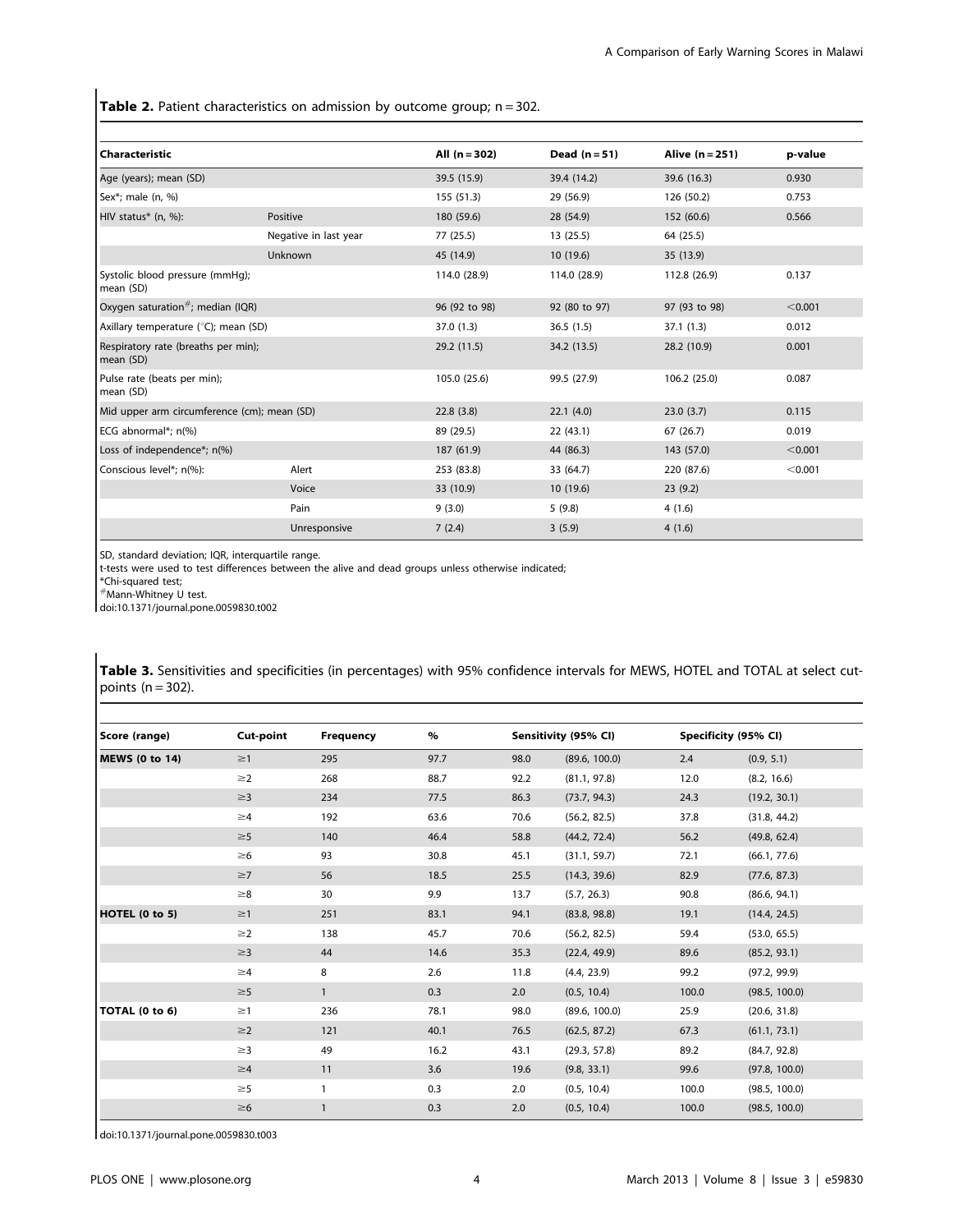**Table 4.** Unadjusted odds ratios for demographic and physiological variables;  $n = 302$ .

|                                        |              |             |              | <b>Univariable Analysis</b> |               |         |
|----------------------------------------|--------------|-------------|--------------|-----------------------------|---------------|---------|
| Variable                               | <b>HOTEL</b> | <b>MEWS</b> | <b>TOTAL</b> | <b>OR</b>                   | 95% CI        | p-value |
| Age (years)                            |              |             |              | 1.00                        | (0.98, 1.02)  | 0.930   |
| Sex(reference: female)                 |              |             |              | 1.31                        | (0.71, 2.40)  | 0.390   |
| HIV status (reference: negative):      |              |             |              |                             |               |         |
| Positive                               |              |             |              | 0.91                        | (0.44, 1.86)  | 0.790   |
| Unknown                                |              |             |              | 1.41                        | (0.56, 3.54)  | 0.470   |
| Mid Upper Arm Circumference (cm)       |              |             |              | 0.93                        | (0.86, 1.02)  | 0.120   |
| Pulse rate (>120 beats per min)        |              | ✓           |              | 1.22                        | (0.62, 2.43)  | 0.570   |
| Systolic Blood Pressure (<100 mmHq)    | $\checkmark$ | ✓           |              | 0.89                        | (0.47, 1.70)  | 0.730   |
| <b>ECG</b> abnormality                 | ✓            |             |              | 2.08                        | (1.12, 3.88)  | 0.020   |
| Respiratory rate (>30 breaths per min) |              | ✓           | $\checkmark$ | 2.26                        | (1.23, 4.17)  | 0.009   |
| Oxygen saturation (<90%)               | ✓            |             |              | 3.92                        | (2.00, 7.71)  | < 0.001 |
| Temperature $(<35^{\circ}C)$           | ✓            | ✓           | ✓            | 9.15                        | (2.86, 9.30)  | < 0.001 |
| Conscious level (reference: alert):    |              | ✓           | ✓            |                             |               |         |
| Abnormal                               |              |             |              | 3.87                        | (1.95, 7.69)  | < 0.001 |
| Loss of independence                   | ✓            |             | ✓            | 4.75                        | (2.06, 10.95) | < 0.001 |

doi:10.1371/journal.pone.0059830.t004

ROC curves (Figure S3). The AUROC for TOTAL was 0.78 (95% CI: 0.71 to 0.85).

# Discussion

Previous research has shown the benefits of comprehensive triage assessment [2,4,6,9–12]. This study compared two early warning assessment scores, HOTEL and MEWS, and found some evidence that HOTEL is superior to MEWS in a Malawian population, but also that further modifications may lead to modest improvements in predictive accuracy.

The average age of participants in this study was considerably younger than those reported in studies using HOTEL and MEWS in developed healthcare environments, where almost no patients under the age of 50 died [1,2,4]. This situation was also observed in research conducted in study settings similar to Malawi and is likely to be explained by the lower life expectancies in these countries [10].

The factors most associated with in-patient mortality within three days were tachypnoea, hypoxia, low temperature, deterioration in conscious level and inability to stand unaided. The

inclusion of respiratory rate is perhaps to be expected, as its lack of value in previous research [4] was suggested to be due to inaccurate recordings by the research team. Surprisingly, HIV status was not identified as an important predictor of death. This is perhaps because although the frequency of ailments such as pneumonia is higher in seropositive individuals, this does not necessarily translate into an increased case fatality rate if appropriate treatment is available [20].

The importance of conscious level and loss of independence as predictors of mortality [6,12] is particularly useful in this context as both observations can be recorded without equipment and can be ascertained quickly and objectively in the emergency department by individuals with minimal training [6].

In contrast, some previously identified important predictors of death were found to be less important in this population. Hypotension, for example, has been shown to be an independent predictor of in-hospital mortality [4,6,12,21] and an important trigger for Intensive Care Unit admission [22], but our study found no evidence of this. This could be explained by the small scale of the study, or because hypotension in this context may be related to treatable disease processes, such as malaria or bacterial

Table 5. Adjusted odds ratios for demographic and physiological variables used in the TOTAL score; n = 302.

| Variable                                 | Coefficient | (95% CI)         | <b>OR</b>                | (95% CI)     | p-value | Score*         |
|------------------------------------------|-------------|------------------|--------------------------|--------------|---------|----------------|
| Respiratory rate $(>30$ breaths per min) | 0.76        | (0.04, 1.49)     | 2.14                     | (1.04, 4.42) | 0.039   |                |
| Oxygen saturation $(< 90\%)$             | 1.17        | (0.38, 1.95)     | 3.22                     | (1.47, 7.05) | 0.004   |                |
| Temperature $(<35^{\circ}C)$             | 2.34        | (1.06, 3.61)     | 10.33                    | (2.90, 6.86) | < 0.001 | $\overline{2}$ |
| Conscious level (reference: alert)       |             |                  |                          |              |         |                |
| Abnormal                                 | 1.18        | (0.39, 1.97)     | 3.25                     | (1.47, 7.16) | 0.003   |                |
| Loss of independence                     | 1.18        | (0.26, 2.09)     | 3.24                     | (1.30, 8.07) | 0.012   |                |
| Intercept                                | $-3.48$     | $(-4.39, -2.58)$ | $\overline{\phantom{0}}$ |              | < 0.001 |                |

\*The score for each component of TOTAL was obtained by rounding each regression coefficient to the nearest integer value. The TOTAL score ranges from 0 to 6. doi:10.1371/journal.pone.0059830.t005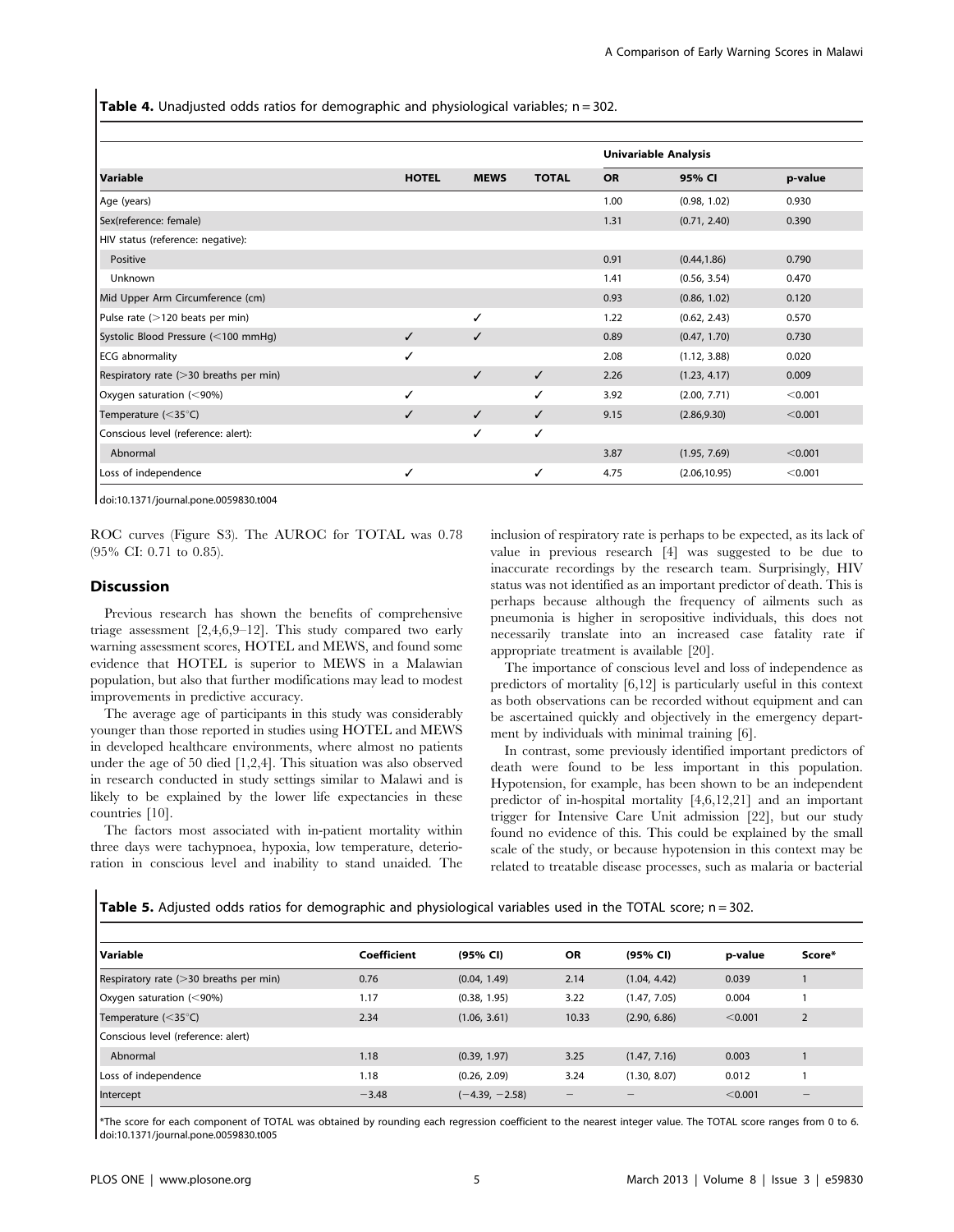infection [6]. Secondly, hypotension is a relatively late sign of physiological derangement [23] and may be missed without serial measurements. However, a recent study in Uganda found an association between a reduced mean arterial pressure and mortality [24], and this relationship could also apply in our population.

Similarly, a normal ECG tracing has previously been documented as a strong predictor of survival in a European cohort [4]. In this study, abnormal ECG was associated with increased risk of mortality in the univariable analysis, but its predictive ability was lost after adjusting for the confounding effects of other variables. Further analysis of the effect of individual ECG abnormalities on patient outcome may be useful, although a differing prevalence of ischaemic heart disease may explain this discrepancy.

These findings demonstrate that the usefulness of early warning scores depends on the situation in which they are used.

It is perhaps unsurprising that the HOTEL score, which was shown to accurately identify at risk patients in an Irish cohort [4] (AUROC: 0.85, 95% CI: 0.75 to 0.96), did not achieve the same predictive accuracy in this setting (AUROC: 0.70. 95% CI: 0.62 to 0.78) and the low PPV (26.1%) precludes its adoption into clinical practice. Interestingly, MEWS, which is relied on extensively in well-resourced healthcare settings [2,13,14], had a weaker performance in the Malawian population compared to HOTEL. This may in part be due to the inclusion of oxygen saturation in the HOTEL score which supports calls for its increased clinical use due to its ease of application and low cost.

This study presents evidence for the use of population-specific predictors of mortality in adults. In comparison to HOTEL and MEWS, TOTAL had a higher specificity allowing resources to be more effectively managed. This is of critical importance to the sustainable adoption of risk scores in low income countries [25]. The balance between identifying high risk individuals yet not overburdening health services is essential in this setting and ultimately determines the suitability of such a tool. Some assessment tools such as the Integrated Management of Childhood Illness [26], which is utilised in the community, work on a 'rule out' basis, identifying those who do not have a defined illness and treating all others [27]. In contrast, the MEWS, HOTEL and TOTAL scores, when applied to medical patients are 'rule in' systems relying on high positive predictive value; they identify the patients most in need of immediate intervention. In our cohort, TOTAL had a PPV of 32.2%, which was higher than HOTEL and MEWS. Although a higher PPV is desirable, as it stands TOTAL would identify more than half of the total patient population at high risk and, on average, for every three patients identified as high risk, one death would be expected.

Our findings suggest that risk scores work best in the populations from which they were derived. We have shown that adopting an early warning score generated in a developed healthcare setting into a contrasting environment is likely to impact negatively on performance, despite the assumption that physiological responses to disease are common to all patients. This apparent discrepancy between predictors of mortality in different populations could be explained by a number of theories. For example, specific disease processes may impact more on outcome than the physiological effect they exert and physiological responses to disease may be highly dependent on age as our patients were considerably younger than the population studied in the previous HOTEL cohort.

In our hospital, we feel that there is considerable room for improvement in the service despite limited resources. This might be through a better focus of the available personnel and improved efficiency in identifying ill patients to reduce time to treatment. A well-performing scoring system could help with this. Therefore, we suggest that local data collection, looking at individual physiological predictors, should occur in the locale intended for EWS implementation before such systems are adopted. This should occur alongside impact assessment studies to investigate whether the use of a prognostic score results in an improvement in doctors' decision making and ameliorated patient outcome [28]. This will encourage an evidence based practice approach to emergency medicine in under-resourced settings, and will enhance our understanding of the physiology of disease in different populations.

#### Limitations

As observations were only taken within office hours, patients admitted during the night and weekends were not represented, yet previous research has demonstrated that admissions during these times carry a greater risk of mortality [29,30]. Patients were also excluded from analysis if they had been discharged less than three days after admission, resulting in roughly 10% of patient records being discarded. However, since this group of patients had unknown outcomes, removing them prior to analysis ensured accuracy in the statistical calculations and models.

This study was fairly small and since the TOTAL score was developed on this dataset, its reported accuracy is likely to be optimistic. We compensated for this by using bootstrap validation to provide an optimism adjusted estimate of performance, but external validation on larger unseen datasets is required in order to evaluate its true predictive accuracy in the Malawian population.

Finally, while the TOTAL score demonstrates a modest improvement in high risk patient identification, the incremental benefit over MEWS and HOTEL is not enough for robust triage or resource allocation in clinical use. Instead, further clinical parameters, with possible inclusion of laboratory tests results such as rapid diagnostic tests for malaria, offer the potential to considerably improve usefulness of EWS, and should be investigated in this context.

The need for cost effective comprehensive adult emergency assessment systems to be implemented in low income settings remains a priority. We have demonstrated that EWS generated in developed healthcare systems do not have the same predictive accuracy in differing populations. Modified scores, such as the TOTAL score, tailored to the unique predictors of that population, show an improved performance and could also have the potential for adoption in similar patient populations. However, we appreciate that, currently, TOTAL is a not a clinically useful tool and further investigation of different clinical observations and studies on larger datasets are necessary in order to create an accurate assessment tool with real clinical use.

#### Supporting Information

Figure S1 Flow of patients through the study; n = 302. (TIF)

Figure S2 Distribution of the HOTEL and MEWS scores across the two outcome groups (alive and dead); n = 302. (TIF)

Figure S3 Receiver operator characteristic (ROC) Curves for the HOTEL, MEWS and TOTAL scores  $(n = 302)$ . The solid line shows the line of no discrimination where the test is no better than chance. (TIF)

Figure S4 Distribution of the TOTAL scores across the two outcome groups (dead and alive); n = 302. (TIF)